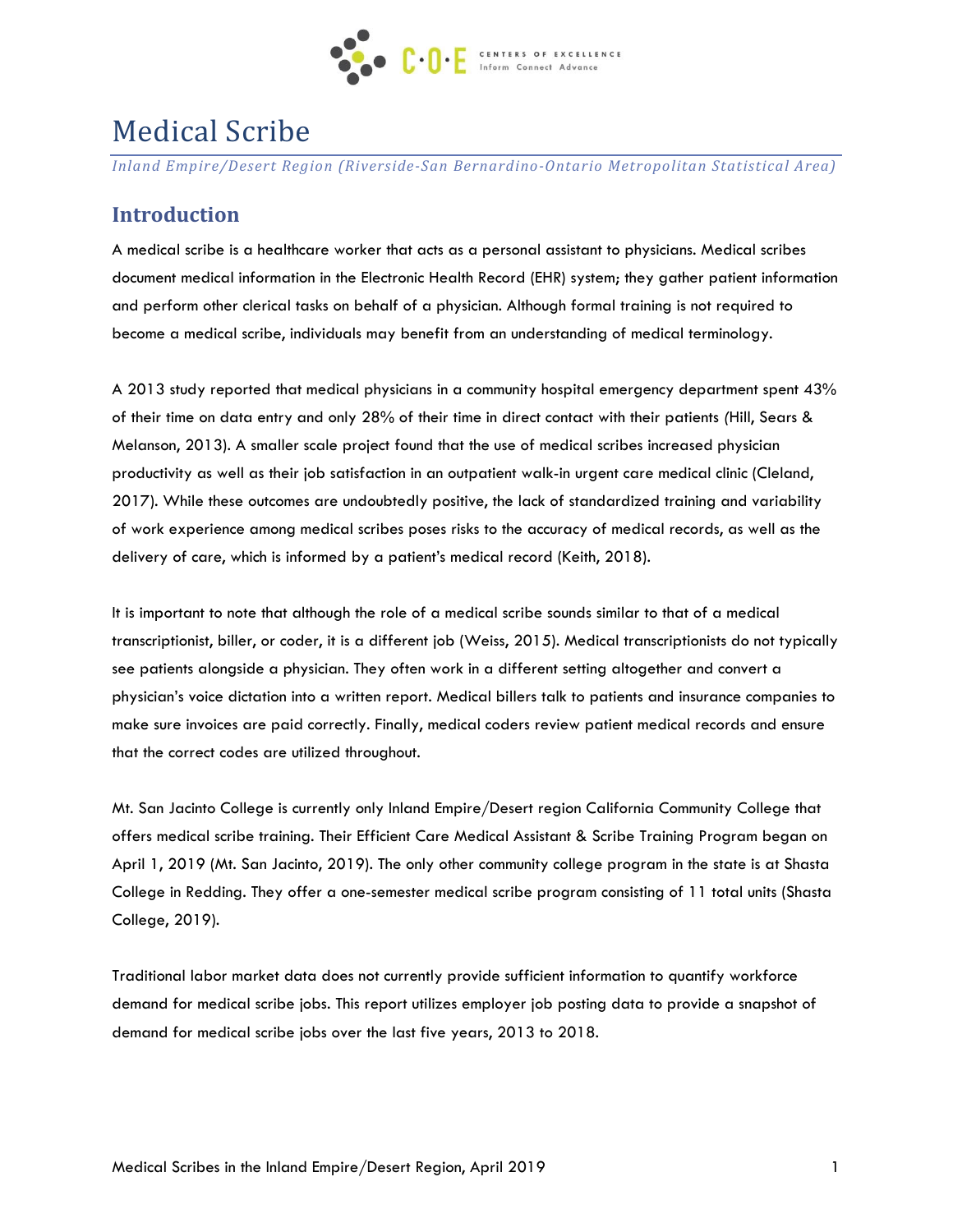

# **Job Postings, Employers, Skills, and Education for Medical Scribes**

It is estimated that there were 15,000 to 20,000 medical scribe jobs in the United States in 2014 (Cleland, 2017; Gellert, 2015). The American College of Medical Scribe Specialists suggests that the number of medical scribe jobs has been doubling annually (Gellert, 2015). By 2020, the estimated number of projected medical scribes positions will climb to 100,000 jobs (Cleland, 2017; Gellert, 2015). A United States House Resolution (H.R. 1848) allowed the Department of Veterans Affairs (VA) to establish a pilot program to increase the number of medical scribes employed in the department. The VA expected to hire 40 medical scribes (20 term employees and 20 contractors) in the fiscal year 2018 (H.R. 1848, 2017).

Due to the lack of traditional labor market data, employer job postings for medical scribe jobs were analyzed in the Inland Empire/Desert region to quantify the demand for these jobs. Over the last five years, (January 2013 to December 2018), there were 108 job advertisements (ads) for medical scribes in the Inland Empire/Desert Region. Exhibit 1 displays the number of job ads posted per year during this timeframe.





Source: Burning Glass – Labor Insights

According to job ads, the top worksite regional cities for medical scribes were San Bernardino, Palm Springs, Moreno Valley, Wildomar, and Temecula. Exhibit 2 displays employers that posted the most job ads during the last six years for medical scribes in the Inland Empire/Desert Region.

*Exhibit 2: Employers posting the most job ads for medical scribes in the Inland Empire/Desert Region, Jan 2013 – Dec 2018*

| Job Title                             | <b>Employers</b>                                                                                   |  |  |
|---------------------------------------|----------------------------------------------------------------------------------------------------|--|--|
| Medical Scribe $(n=85)$               | • Vituity (formerly CEP America)<br>Scribe Connect<br>$\bullet$<br>• St. Bernardine Medical Center |  |  |
| $SOur can be Cother = Lahor Incichte$ |                                                                                                    |  |  |

Source: Burning Glass – Labor Insights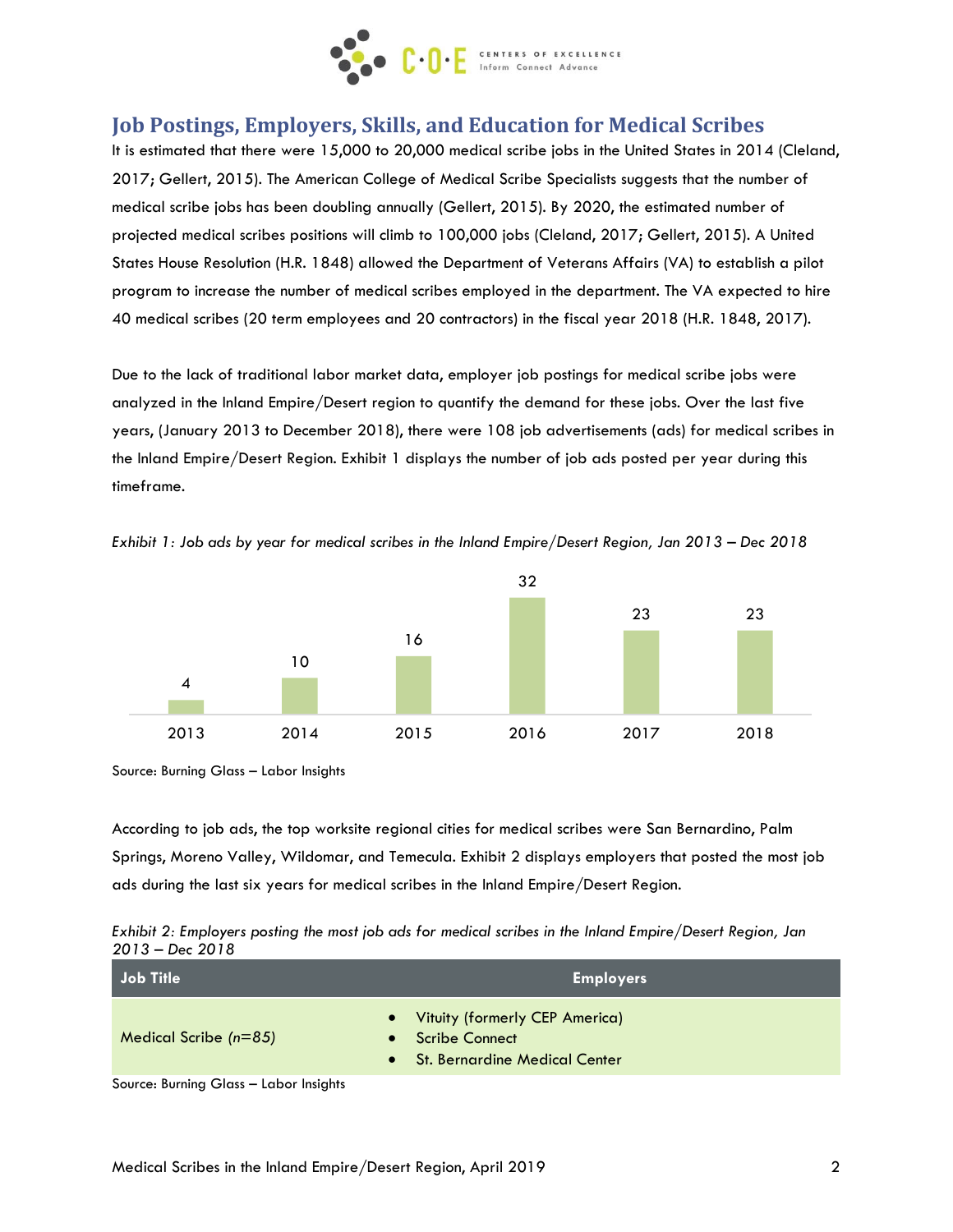

Exhibit 3 lists a sample of in-demand specialized and employability skills that employers are seeking when looking for workers to fill medical scribe positions. Specialized skills are occupation-specific skills employers are requesting for industry or job competency. Employability skills are foundational skills that transcend industries and occupations; this category is commonly referred to as "soft skills." The skills reported in job postings may be utilized as a helpful guide for curriculum development.

*Exhibit 3: In-demand skills for medical scribes in the Inland Empire/Desert Region, Jan 2013 – Dec 2018*

| Job Title               | <b>Specialized skills</b>                                                                                 | <b>Employability skills</b>                              |  |
|-------------------------|-----------------------------------------------------------------------------------------------------------|----------------------------------------------------------|--|
| Medical Scribe $(n=89)$ | <b>Medical Records Retrieval</b><br><b>Electronic Medical Records (EMR)</b><br><b>Medical Terminology</b> | <b>Typing</b><br>$\bullet$<br>Writing<br>Detail-Oriented |  |

Source: Burning Glass – Labor Insights

Of the 108 Medical Scribe jobs posting over between 2013 and 2018, only 13 job postings mentioned an educational requirement. All employers indicated that they were looking for a candidate with a high school diploma or vocational training. Please note, 88% of medical scribe job postings did not specify a minimum education requirement. Exhibit 4 displays the minimum advertised education requirement requested by employers in online job ads.

*Exhibit 4: Online job ads with minimum advertised education requirements for medical scribes in the Inland Empire/Desert Region, Jan 2013 – Dec 2018*

| Job Title             | Minimum Advertised Education Requirement from Job Ads |                                               |                            |                                |  |
|-----------------------|-------------------------------------------------------|-----------------------------------------------|----------------------------|--------------------------------|--|
|                       | Number of Job<br>Postings $(n=)$                      | High school diploma or<br>vocational training | <b>Associate</b><br>degree | Bachelor's degree<br>or higher |  |
| <b>Medical Scribe</b> | 13                                                    | 100%                                          | $\overline{\phantom{0}}$   | $\overline{\phantom{0}}$       |  |

Source: Burning Glass – Labor Insights

\* Percentage of incumbent workers with a Community College Degree/Award or Some Postsecondary Coursework

#### Wages

Less than five percent of the job ads for medical scribes contained wage information, making it difficult to provide an accurate salary estimate. According to a 2015 article, medical scribe companies, such as ScribeAmerica, hire premedical, pre-nursing, and pre-physician assistant students as medical scribes and pay them an average of \$10 to \$20 per hour (Berger, 2015). The small-scale study conducted by Don Cleland (2017) took place at an urgent care facility in Chico, and the medical scribes that participated were paid \$18.60 per hour, falling near the upper end of the wage above range. According to ZipRecruiter (2019), medical scribes in California can expect to earn \$14.28 per hour. The VA estimated